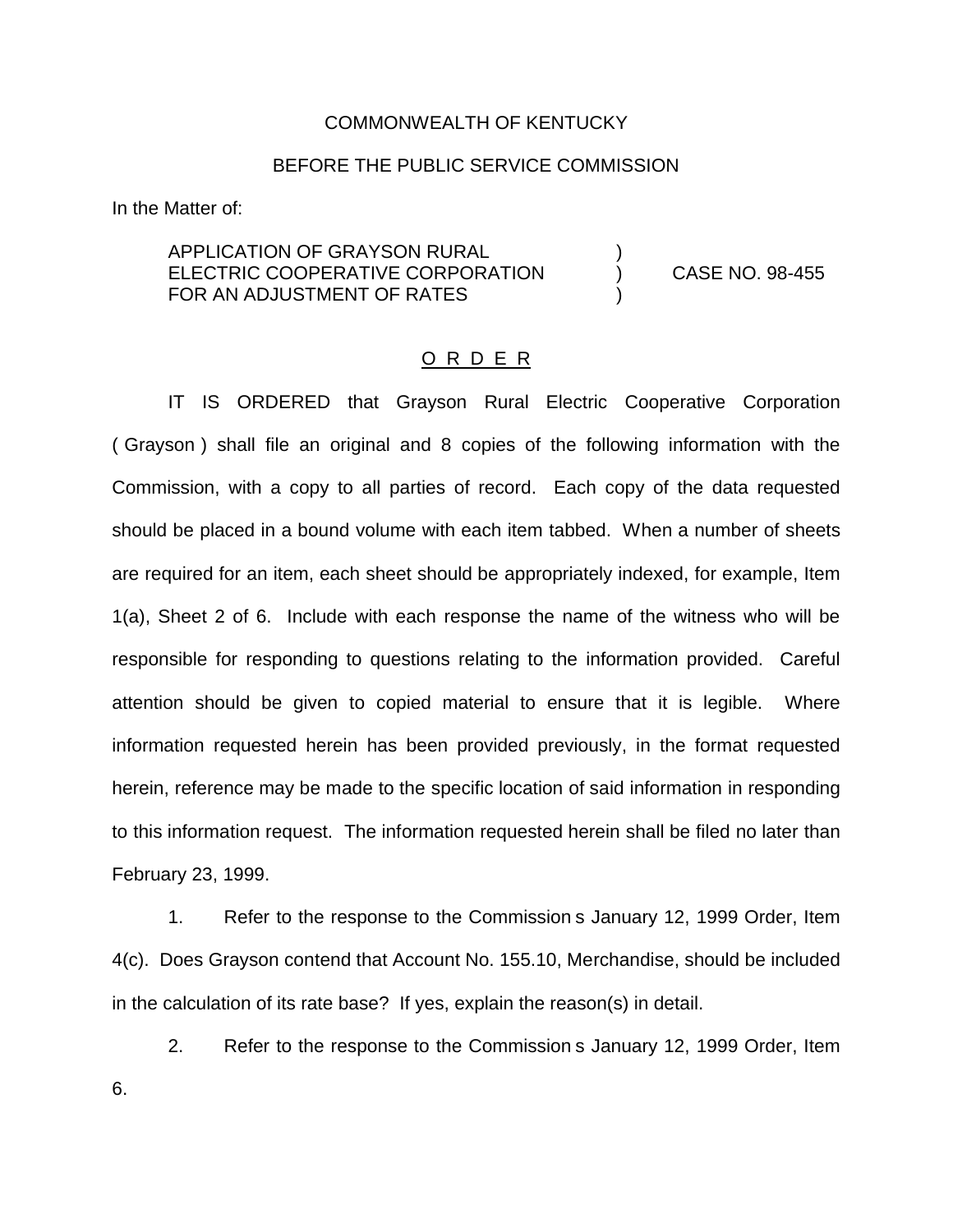a. Provide a copy of a Guaranty Agreement as referenced in the response to Item 6(b) for a loan executed during the test year. The name and address of the loan recipient can be blacked out if there are confidentiality concerns.

b. For Item 6(c), provide the information that is available concerning the number and amount of outstanding geothermal heat pump loans for the years 1995 through 1997. Also, explain why this information is not available by year.

c. Concerning Item 6(d), indicate the date on which Grayson filed its application for authority to assume evidence of indebtedness with the Commission and provide the case number.

3. Refer to the response to the Commission s January 12, 1999 Order, Item 8.

a. Does Grayson know how the Touchstone Energy Executive Council determines the amount of the membership fee? If yes, provide an explanation of how the fee was determined.

b. Was Grayson aware that Touchstone Energy was a sponsor of a NASCAR race in Alabama, holds the right to name a convention facility in Minnesota, and has become a sponsor of a professional golf tournament in Arizona?

c. Does Touchstone Energy s involvement in the activities listed in part b cause Grayson any concern? Explain the response.

4. Refer to the response to the Commission s January 12, 1999 Order, Item 8, the minutes of the December 19, 1997 board of directors meeting. Concerning the right-of-way crews:

-2-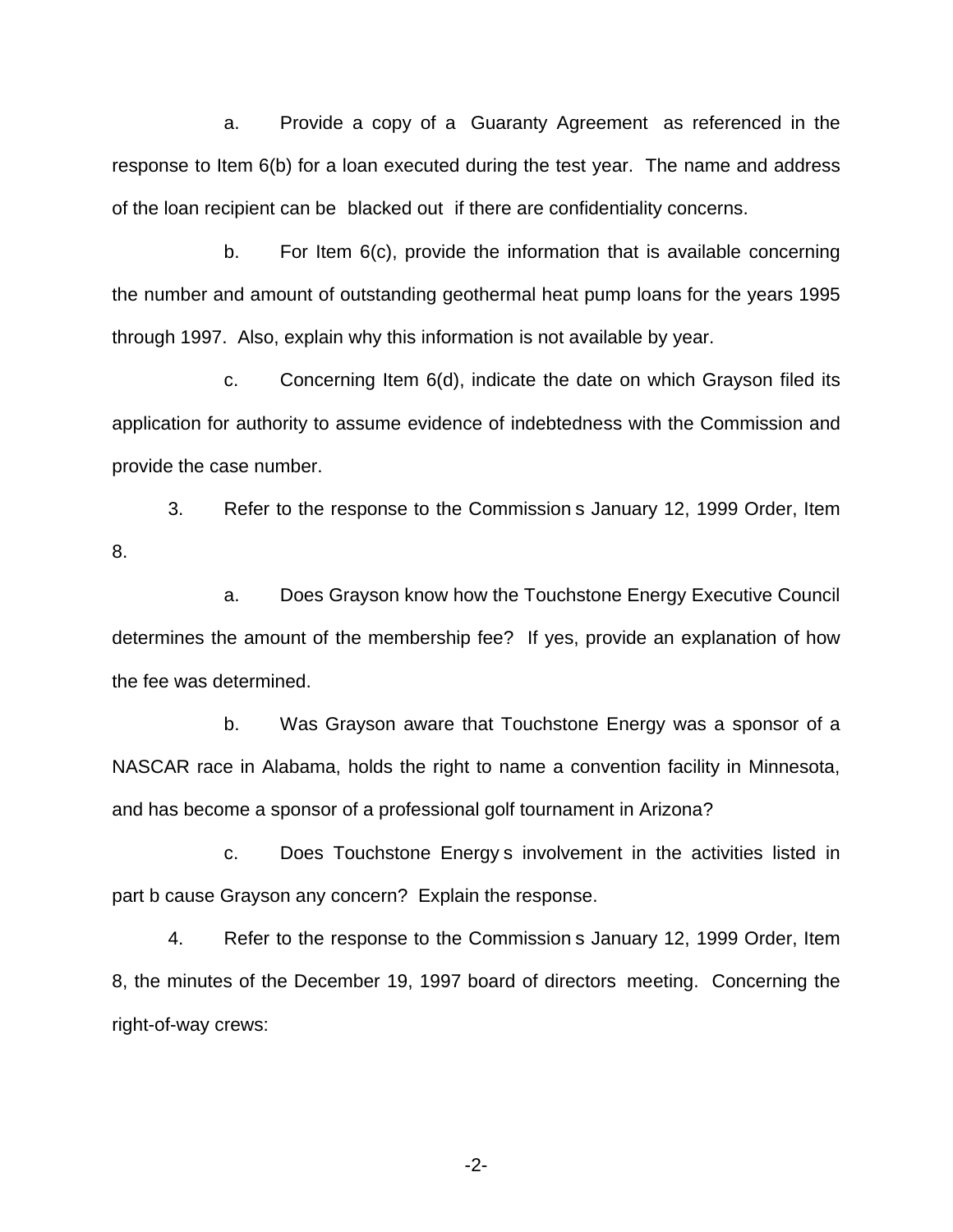a. Provide the total expense of the gifts referenced in the board minutes for the right-of-way crews.

b. Were these crews employees of Grayson or an independent contractor? If an independent contractor, explain why Grayson believed it was necessary to provide these gifts to the crews.

c. Explain why this expense should be included for rate-making purposes.

d. During the test year, did Grayson provide similar gifts to employees of independent contractors who performed work for Grayson? If yes, provide the amount of expense incurred for these gifts by Grayson.

5. Refer to the response to the Commission s January 12, 1999 Order, Item 9, Grayson s Internet site (referred to herein as web page ). For each organization listed below, indicate if there is a cost to Grayson to provide a web page link to that organization s web page. Also indicate if Grayson receives any revenues from the organization for including the web page link.

a. National Rural Electric Cooperative Association.

b. East Kentucky Power Cooperative, Inc.

c. The entities listed on the page titled Local Links.

d. Steffes ETS.

e. Local Colleges, Universities, and School Districts.

6. Has Grayson considered including a link to the Commission s web page as part of its consumer information efforts associated with its web page? Explain the response.

-3-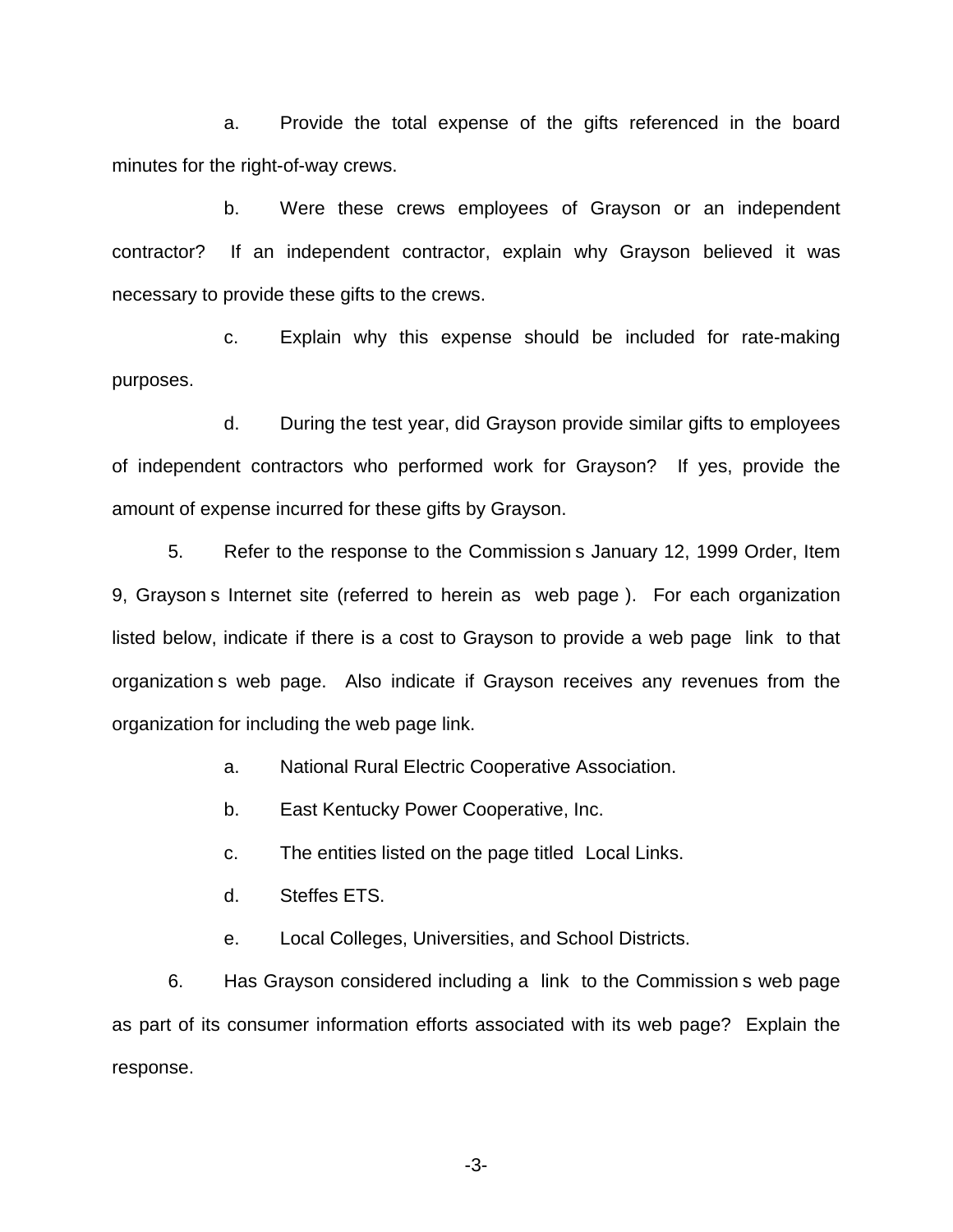7. Refer to the response to the Commission s January 12, 1999 Order, Item 9, What s New page. Grayson states that it has replaced the billing card with a statement billing.

a. Indicate how long the conversion from billing cards to statement billings took.

b. Provide the test year and total costs associated with the conversion. Indicate the amount of costs that were expensed in the test year and in total. Identify the account numbers charged with the expense.

c. Does Grayson expect that the conversion to statement billings will be less expensive, more expensive, or about the same as the costs under the billing card system? Did Grayson perform any cost/benefit analysis when considering this change? Explain the responses.

8. For each of the services listed below, state when Grayson began offering the service, indicate the number of consumers utilizing the service as of test-year-end, provide a detailed breakdown of the test year and total start-up costs, and provide a detailed breakdown of the test year and total expected on-going costs. Indicate the expensed portion of these costs and identify the account numbers charged with the expense.

- a. ACH program.
- b. Submission of Consumer Meter Readings via E-mail.
- c. Payment of electric bills using VISA or MasterCard.

-4-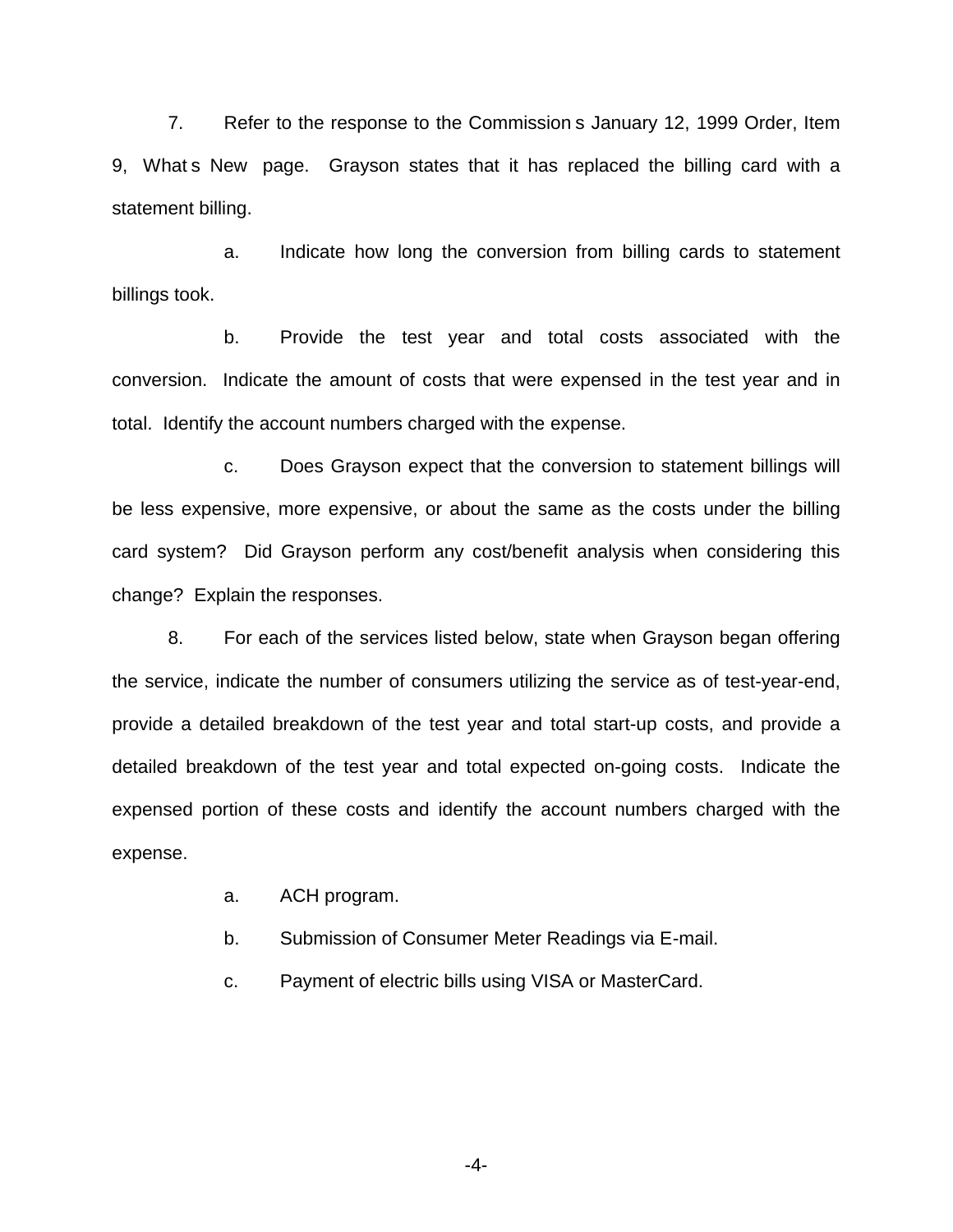9. Do consumers who use the ACH program or pay their electric bills using VISA or MasterCard pay any additional charges for the service? If yes, are these charges covered in Grayson s filed tariffs? If no, explain why not.

10. What impact on its uncollectible accounts does Grayson expect from the acceptance of credit cards for bill payments? Does the acceptance of credit cards have the potential of shifting some portion of its uncollectible accounts away from Grayson? Explain the responses.

11. Refer to the response to the Commission s January 12, 1999 Order, Item 10(e). Provide a copy of the text included in Grayson s Kentucky Living magazine insert and on its web page announcing the discontinuance of the free electricity give away.

12. Refer to the response to the Commission s January 12, 1999 Order, Item 12.

a. Provide an explanation of how the amount of the Christmas bonus is determined, as was originally requested in Item 12(a).

b. Indicate how long Grayson has been making accumulated vacation payouts, as was originally requested in Item 12(b).

c. Explain in detail why Grayson believes the Christmas bonus and the accumulated vacation payout should not be considered part of the employees annual compensation for rate-making purposes.

d. Using the listing of employees shown in Exhibit S of the Application, page 6 of 113, provide a schedule showing the number of overtime hours associated with the February 1998 snow storm each employee worked. In addition, explain why

-5-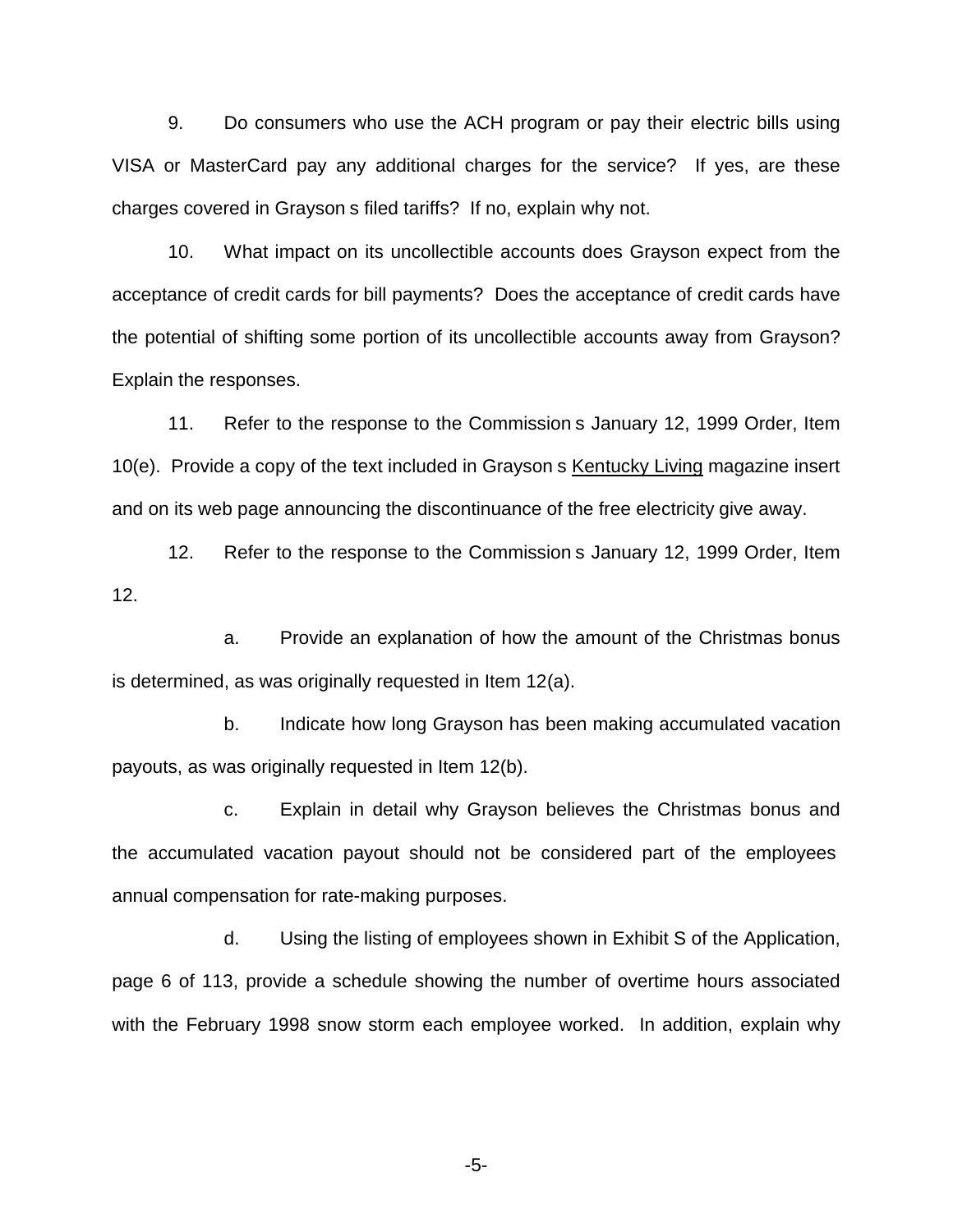these overtime hours should be included as part of Grayson s wage and salary normalization calculations.

e. Provide the accounting entries Grayson made to record the Federal Emergency Management Agency ( FEMA ) reimbursement.

f. Indicate the expense portion of the total February 1998 snow storm costs and the FEMA reimbursement.

g. Indicate the amount of any FEMA reimbursement Grayson expected to receive as of test-year-end. Explain why Grayson did not propose an adjustment to reflect this reimbursement of costs.

13. Refer to the response to the Commission s January 12, 1999 Order, Item 13.

a. Provide a copy of the life insurance premium statement/invoice for the coverage in effect as of test-year-end. If not separately disclosed on the statement/invoice, provide the cost for \$50,000 worth of life insurance coverage.

b. Explain why Grayson does not have a written policy concerning vehicle compensation.

c. Of the eight employees permitted to drive cooperative vehicles to and from work, are all eight permitted to use the cooperative vehicles for personal use, or is this limited to the President/CEO of Grayson? If all are permitted personal use, explain why only one employee was shown as having received "Vehicle Comp. on Exhibit S of the Application, page 11 of 113.

14. Refer to the response to the Commission s January 12, 1999 Order, Item 15(b). In light of Grayson s declining depreciation reserve ratio and its change in

-6-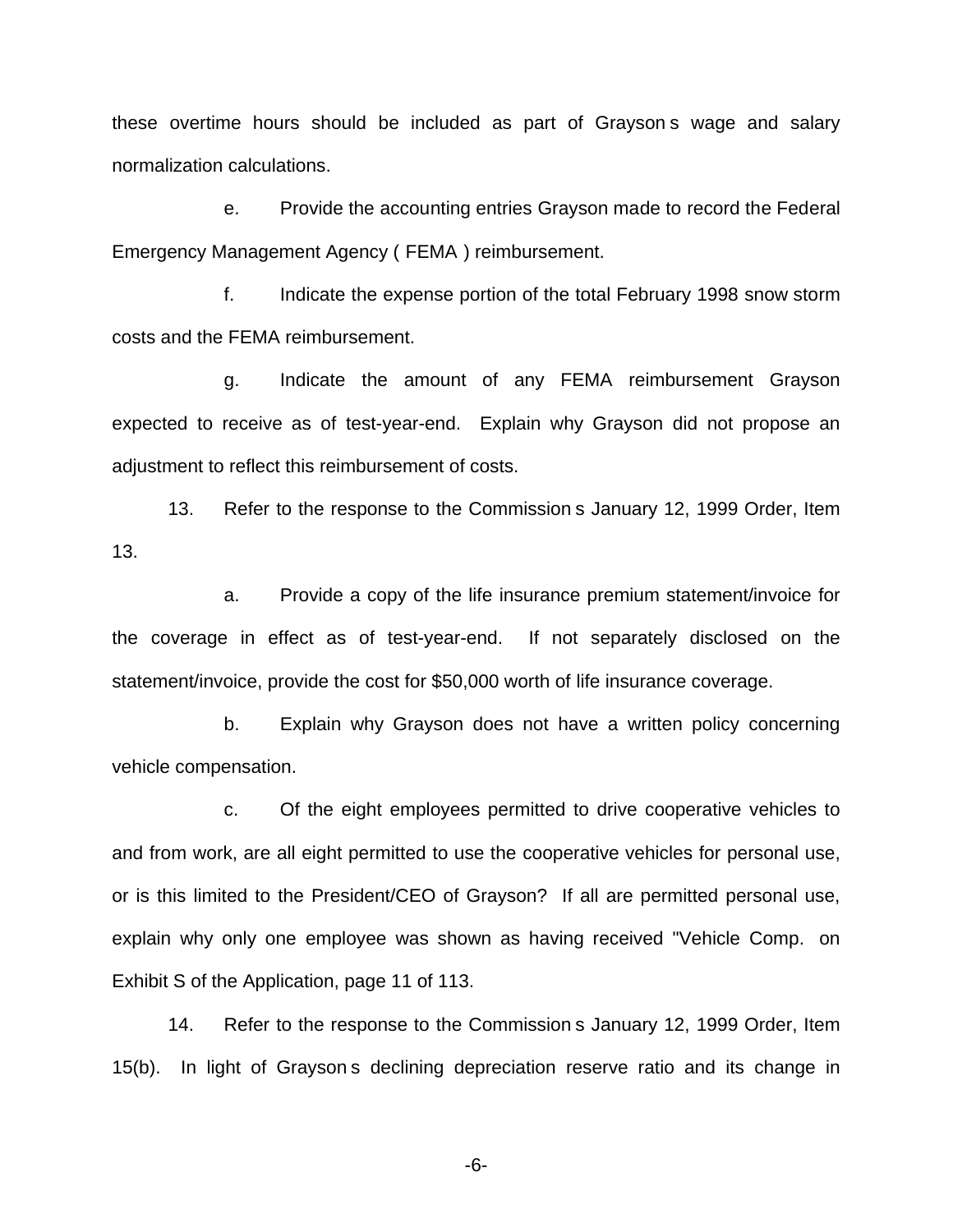methodology for calculating depreciation expense, explain in detail why Grayson believes it is reasonable to delay consideration of a depreciation study until a model under development by the Rural Utilities Service ( RUS ) becomes available.

15. Refer to the response to the Commission s January 12, 1999 Order, Item 16(d) and Exhibit N of the Application.

a. Did the financial statements contained in the independent auditor s report reflect the effects of the change from composite basis to item basis depreciation?

b. Explain in detail why the materiality of the amount of change in depreciation constitutes a reasonable explanation for not disclosing a change in Grayson s accounting policies in the independent auditor s report.

16. Refer to the response to the Commission s January 12, 1999 Order, Item 21. As part of Item 21, Grayson was requested to explain how the payment of fees to a telling committee and for a provost were consistent with the concept of a cooperative and the shared responsibility which normally exists in non-profit cooperatives. This explanation was not provided in the response. Provide the originally requested information.

17. Refer to the response to the Commission s January 12, 1999 Order, Item 23, Board Policy No. 514 Insurance Benefits.

a. Provide the test-year expense for supplying major medical and hospitalization insurance coverage to spouses and dependents of deceased Grayson directors. Indicate the account numbers used to record the expense.

-7-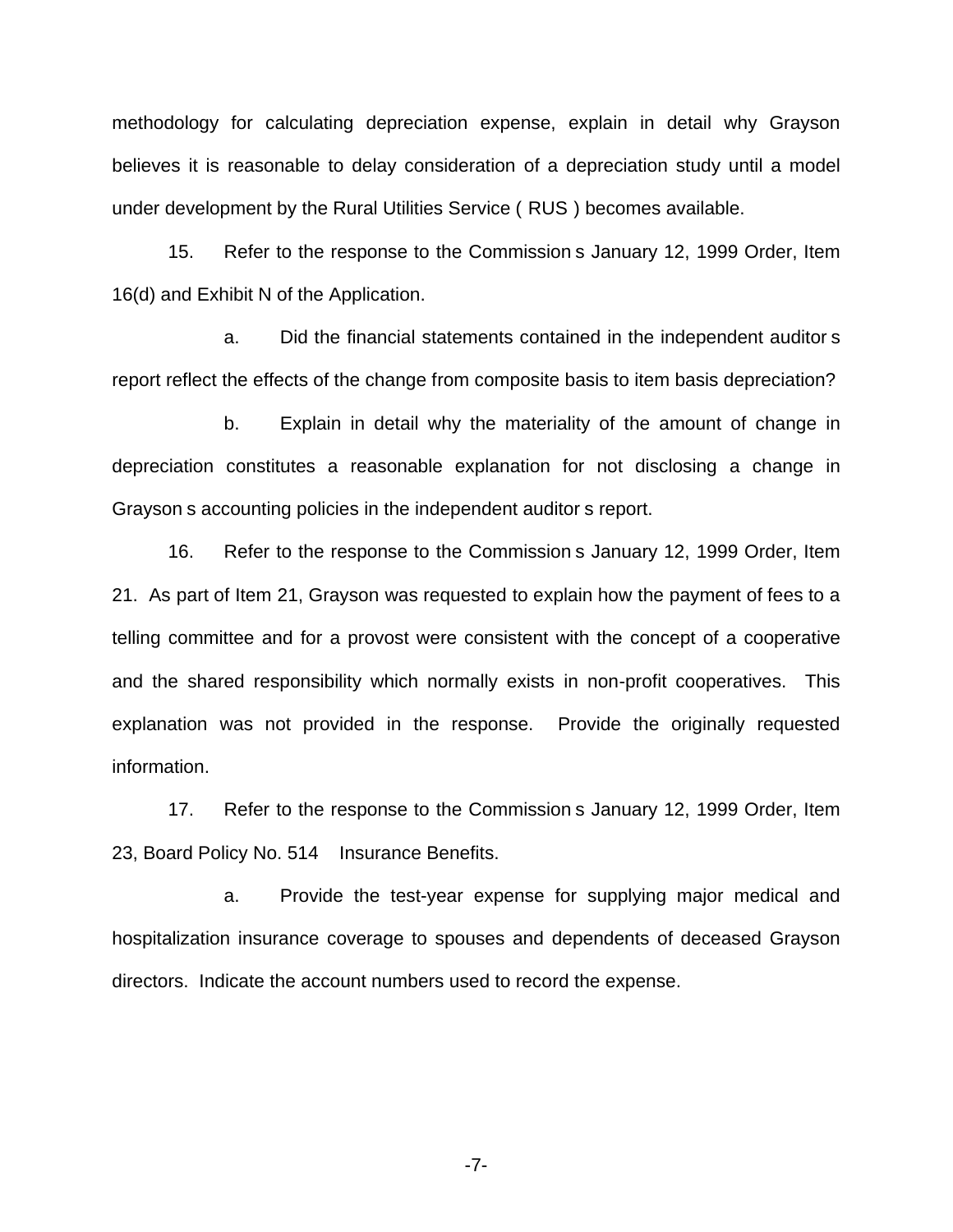b. Provide the test-year expense for supplying major medical and hospitalization insurance coverage to retired attorneys of Grayson. Indicate the account numbers used to record the expense.

c. Describe the nature of the revisions made to Board Policy No. 514 in July 1997 and March 1998.

18. Refer to the response to the Commission s January 12, 1999 Order, Item 24. Provide a schedule showing the activity during the test year in Account No. 143.00. At a minimum, the schedule should include the date of the transaction, the amount, the vendor or payee involved, and a description of the transaction.

19. Refer to the response to the Commission s January 12, 1999 Order, Item 25(a). Pages 5 through 9 of 9 in this response were partially blocked by identifying labels and page 6 of 9 was missing. Resubmit pages 5 through 9 of 9 of this response.

20. Refer to the response to the Commission s January 12, 1999 Order, Item 26.

a. What other energy sources are available for home or business heating in Grayson s service territory?

b. Would Grayson agree that its advertising of geothermal heating and cooling systems and electric thermal storage ( ETS ) systems could be classified as forms of both energy conservation advertising and promotional advertising? Explain the response.

21. Refer to the response to the Commission s January 12, 1999 Order, Item 28.

-8-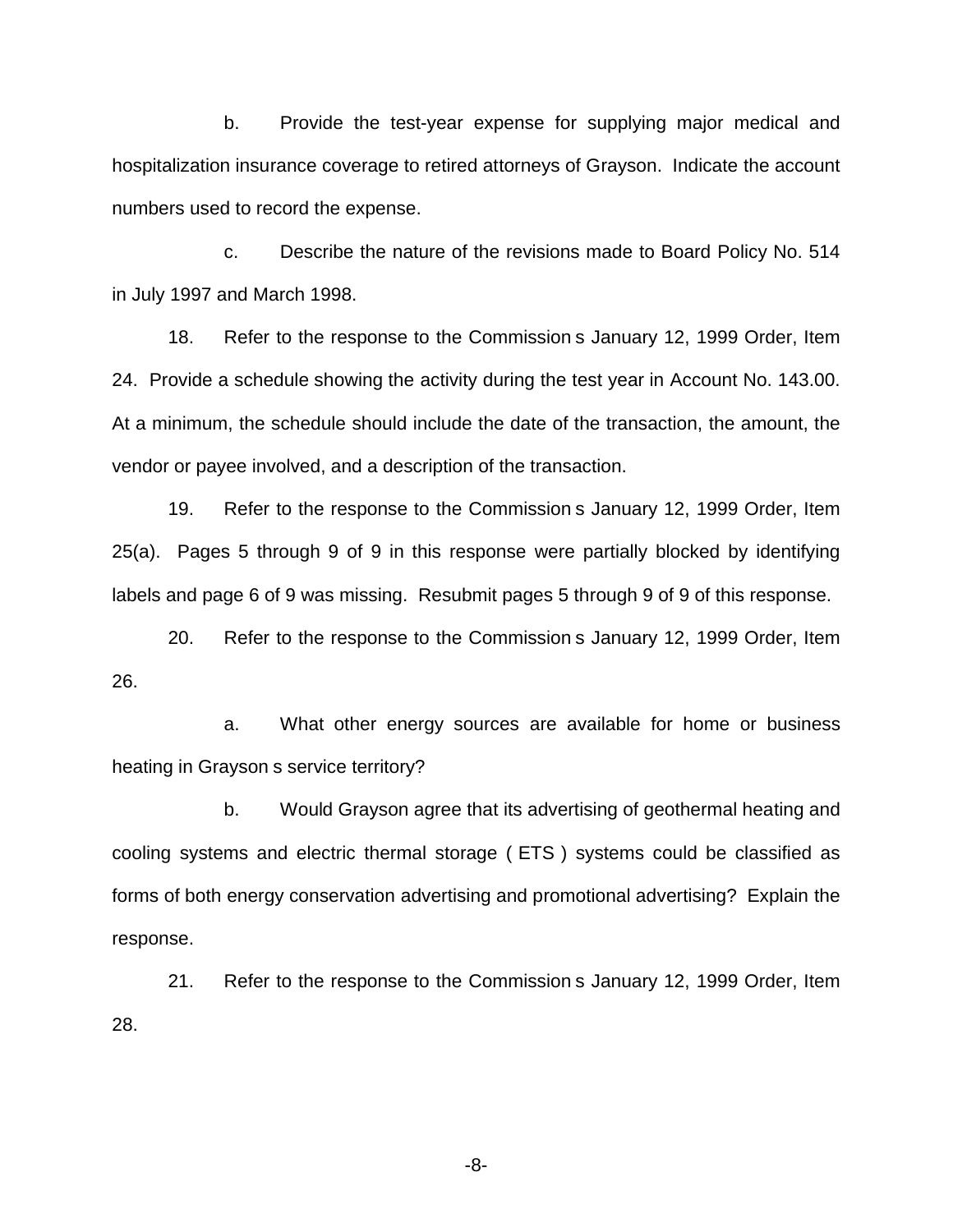a. The response to Item 28(c) did not adequately describe Grayson s involvement and status with Kentucky Telecommunications, Inc. ( KTI ) as of test-yearend and as of December 31, 1998. Provide the originally requested information.

b. Concerning the response to Item 28(e), explain in detail why the fact that Grayson considered its involvement in KTI to be a minor activity, and not significant to the financial statements, was adequate justification for not disclosing the change in Grayson s relationship with its subsidiary, KTI, in its independent auditor s report.

c. The response to Item 28(f) did not provide the number of Grayson s customers who were also customers of KTI. Provide the originally requested information.

22. In Administrative Case No.  $326<sup>1</sup>$  the Commission issued accounting and reporting guidelines for electric cooperatives that had become involved in the distribution and sale of satellite-delivered television programming services.

a. For calendar year 1997, provide Grayson s supplemental report on its KTI involvement, which was to have been filed with its 1997 Annual Report.

b. In previous supplements to its Annual Reports, Grayson stated that the per diem and expenses incurred by a director for attending KTI board meetings were charged directly to Account No. 417.10 Expenses from KTI. Explain in detail why Exhibit S of the Application, pages 42 through 44 of 113 lists director per diems and

 $1$  Administrative Case No. 326, An Investigation into the Diversification of Rural Electric Cooperative Corporations into the Satellite-Delivered Television Programming Services.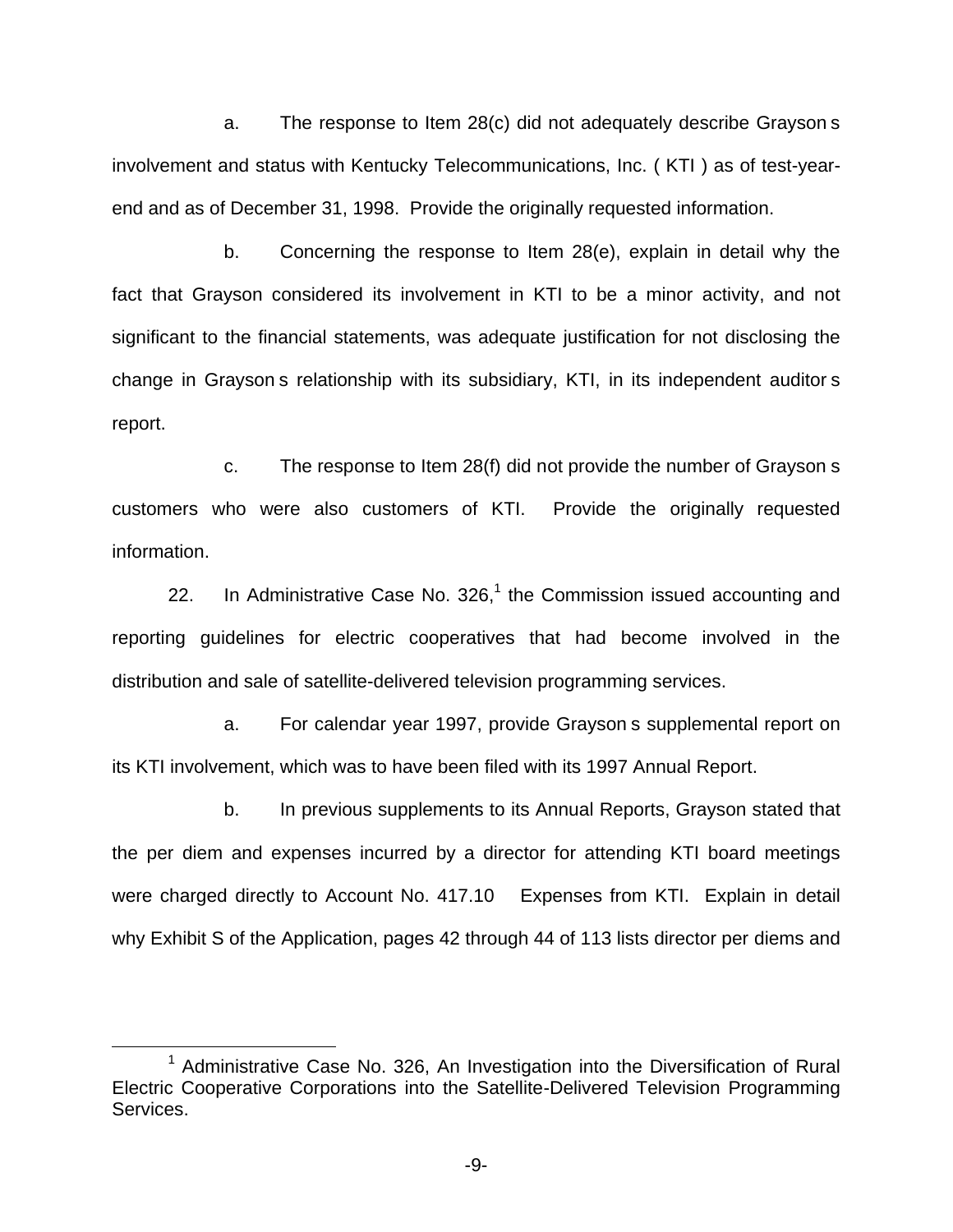expenses associated with attendance at KTI meetings and these items are included in the total shown for Account No. 930.60 Directors Expenses.

c. Provide a schedule showing all test-year entries made to Account No. 417.00 Revenues from KTI and Account No. 417.10 Expenses from KTI. At a minimum, the schedule should include the date of the transaction, the amount, the vendor or payee involved, and a description of the transaction.

d. Provide updates on any contract or agreement with KTI in force during the test year.

e. Provide a detailed explanation of the cost allocation methodologies utilized by Grayson during the test year to ensure the proper assignment of common joint costs between Grayson and KTI.

23. Refer to the response to the Commission s January 12, 1999 Order, Item 30(d). Provide the following information concerning ETS unit transactions during the test year:

a. The number of units on hand at the beginning of the test year and the dollar value of the inventory.

b. The number of units purchased and the dollar value of all purchased units.

c. The number of units sold and the dollar value of all units sold.

d. The number of units on hand at the end of the test year and the dollar value of the inventory.

24. Refer to the response to the Commission s January 12, 1999 Order, Item 31.

-10-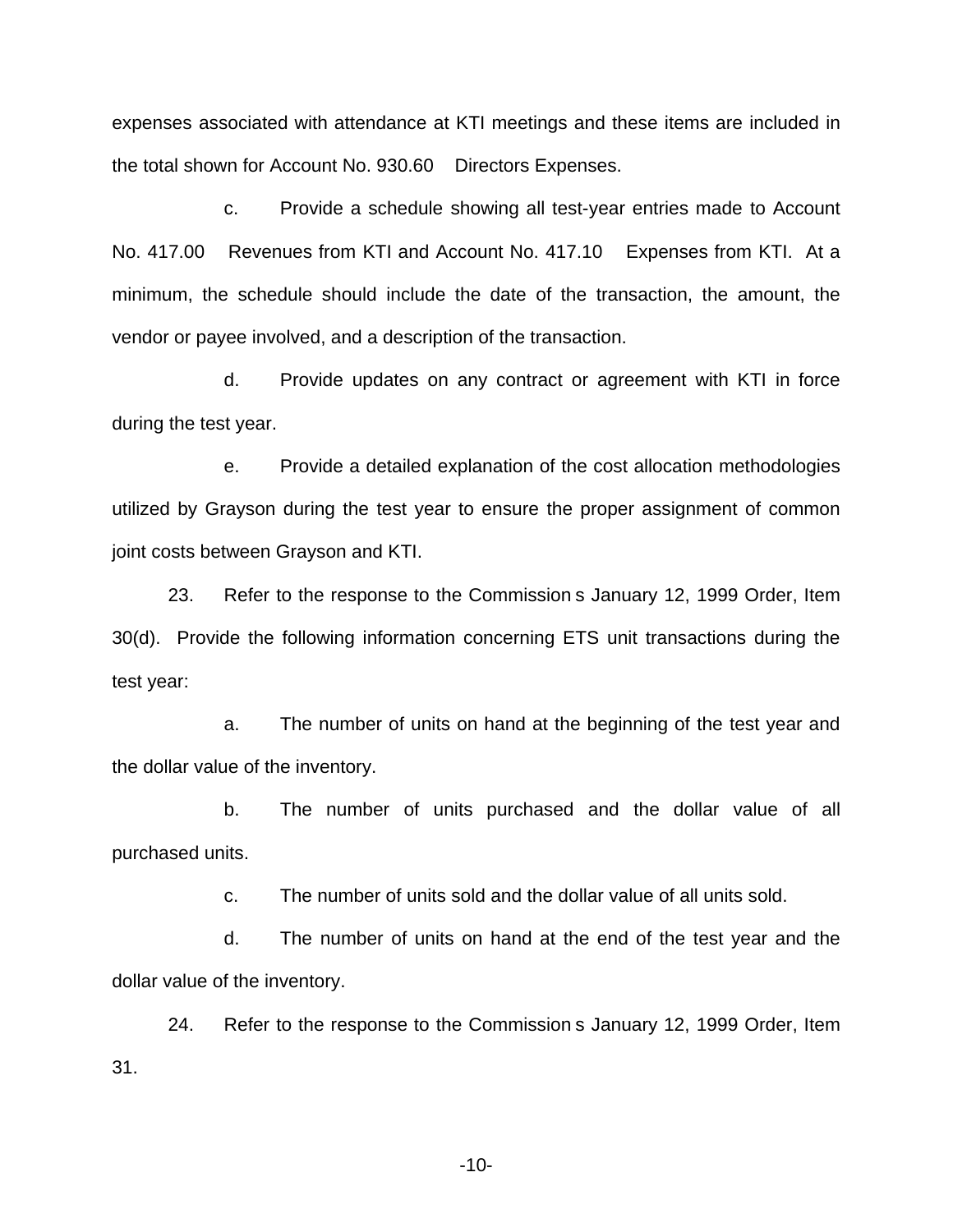a. Describe the purpose of the organization Business Development KY and explain why Grayson invested in this organization.

b. In the response to Item 31(b), it is indicated that transactions recorded in this account reflect purchases/expenses by Directors that are not approved by policy. Explain in detail why Grayson paid for the purchase or expense if it was not approved by policy.

c. Concerning Account No. 143.00 AR Directors:

(1) How soon are directors required to settle their accounts receivable with Grayson?

(2) During the test year, did Grayson write-off any of the accounts receivable? If yes, explain the reason(s) for each write-off.

(3) Provide a copy of Grayson s written policy concerning the use of this account.

25. Refer to the response to the Commission s January 12, 1999 Order, Item 33(d). The response provided implies that Grayson is directly funding the executive director s position with the Grayson Chamber of Commerce. Provide a thorough explanation of Grayson s relationship with this chamber of commerce, including whether Grayson is paying annual dues in addition to the funding of the executive director s position.

26. Refer to the response to the Commission s January 12, 1999 Order, Item 35.

-11-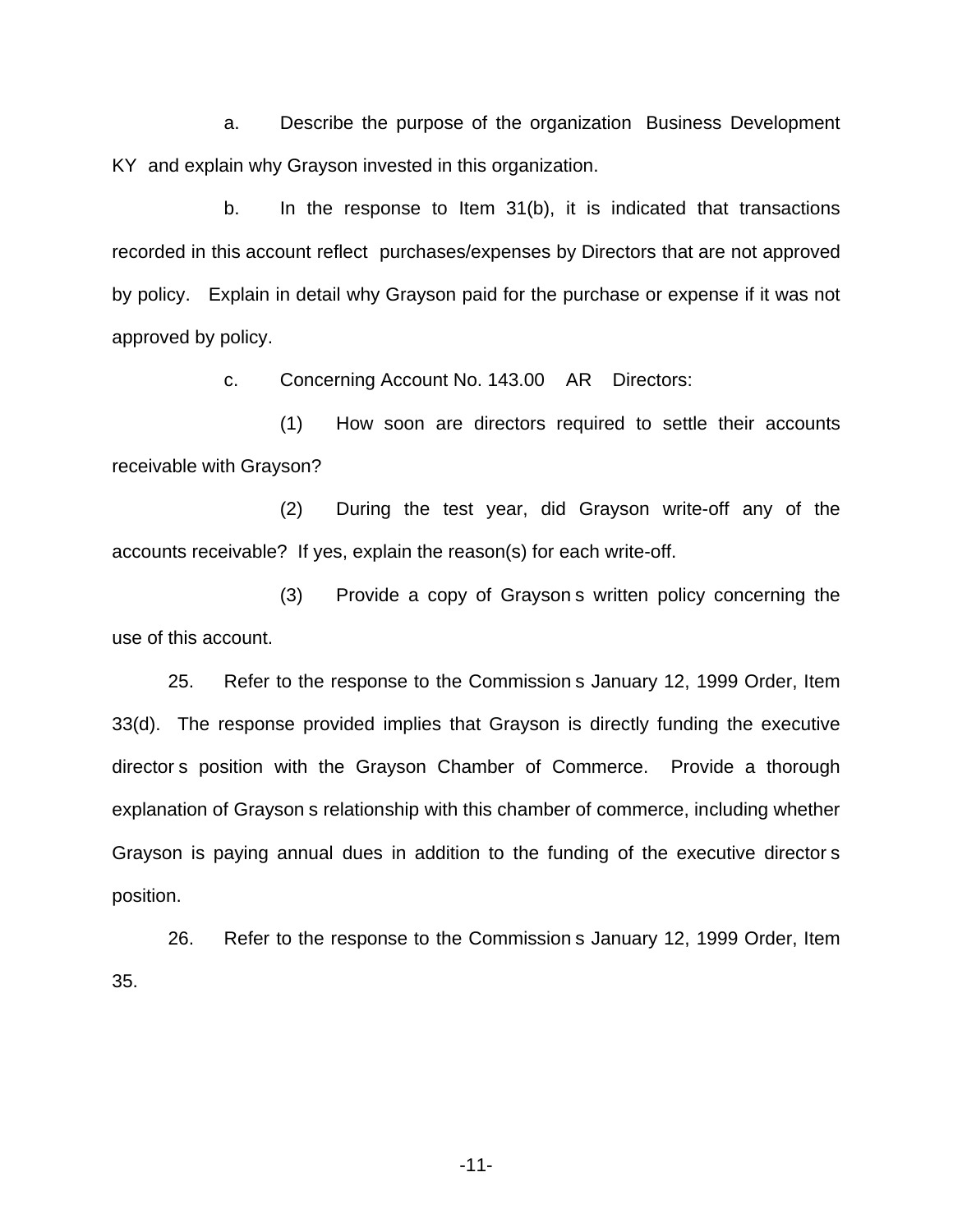a. Item 35(a) requested a resubmission of Exhibit 14 of the Application, page 1 of 3. While the response implied the item was included, the revised page was not provided. Provide the originally requested item.

b. Provide a detailed explanation of the practice of Bad Debts recovered from Capital Credit File. Include a discussion of when it is determined the debt is to be written off and how soon after the member terminates will the write-off be made. Also include any citations to authoritative references which support this practice.

c. Does Grayson have a written policy addressing its Bad Debts recovered from Capital Credit File practice? If yes, provide a copy of the policy. If no, explain why not.

d. Refer to the response to Item 35(b). If Grayson found no guidance in its bylaws addressing the issue of this form of bad debt write-off, explain the reason(s) supporting the board of directors conclusion that it would be in Grayson s best interest to continue the practice.

e. Provide copies of the July 23, 1993 and January 24, 1997 revisions to Grayson Board Policy No. 204.

27. Grayson Board Policy No. 204, which is identified as an equity management and capital credits policy, only discusses capital credit practices.

a. Explain why Grayson considers its Board Policy No. 204 to be an equity management plan when it contains no discussion of equity levels, target earnings levels, or Grayson s overall approach to managing its equity.

-12-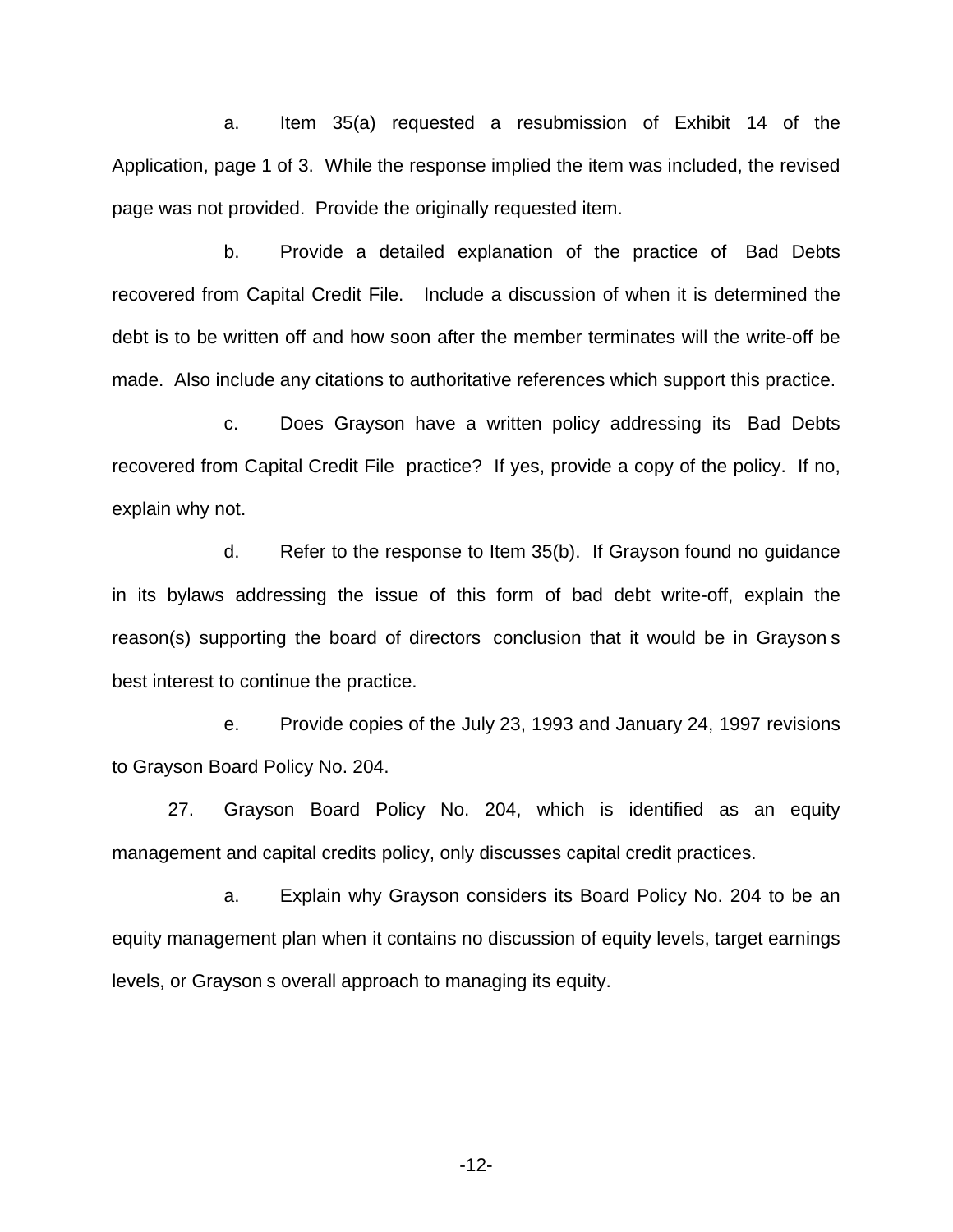b. Has Grayson considered seeking the assistance of an organization like the National Rural Utilities Cooperative Finance Corporation ( CFC ) to develop a comprehensive equity management plan for Grayson? Explain the response.

c. In the response to the Commission s January 12, 1999 Order, Item 35(d), Grayson acknowledges that, due to other financial priorities, the attainment of the goal of a 10-year capital credit rotation cycle is much less likely. Has Grayson considered seeking the assistance of CFC to review the overall reasonableness of Board Policy No. 204, in light of Grayson s current financial condition? Explain the response.

28. In the final Order in Case No.  $94-392$ , the Commission ordered Grayson to begin the payment of its 1993 capital credits when its recalculated current ratio, which was to assume the payment of the 1993 capital credits, exceeded 1.0.

a. From August 1995 through May 1998, has Grayson s recalculated current ratio exceeded 1.0? If yes, identify the month(s) and the recalculated ratio value.

b. In Case No. 94-392, the Commission stated Grayson should make every reasonable effort to improve its Current Ratio by achieving a proper balance of loan funds, short-term borrowings, and general funds.  $3$  Describe the efforts undertaken since August 1995 by Grayson that are responsive to this directive.

 $2$  Case No. 94-392, The Request of Grayson Rural Electric Cooperative Corporation for a Deviation from its 1988 Settlement Agreement, final Order dated August 8, 1995.

 $<sup>3</sup>$  Id. at 3.</sup>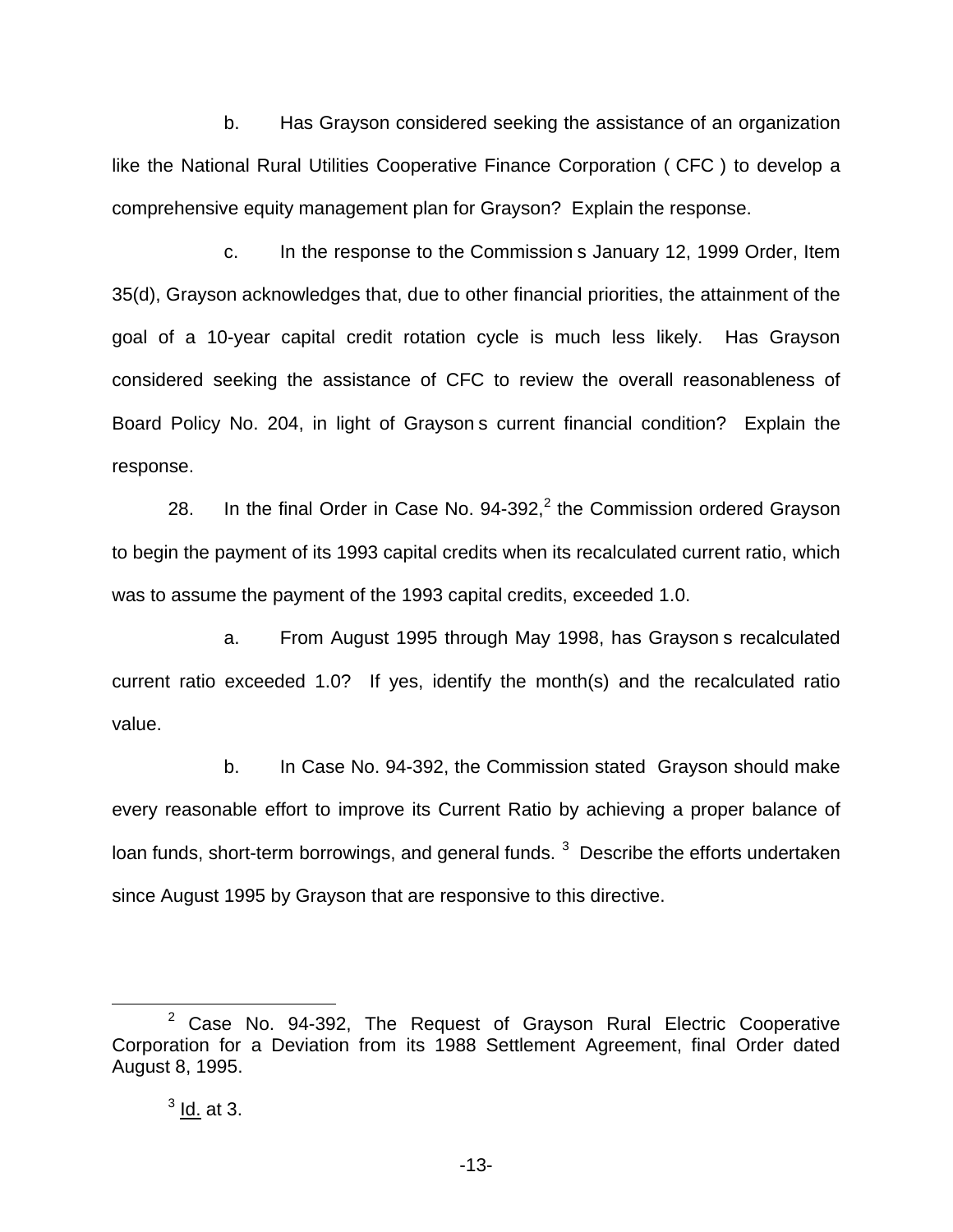c. For calendar years 1995, 1996, 1997, and the 12 months ending May 31, 1998, prepare a schedule showing the annual amounts for the following items:

(1) The gross additions to utility plant in service.

(2) The amount of long-term debt loan advances or drawdowns.

(3) The amount of short-term debt loan advances or drawdowns.

d. Describe the process Grayson goes through in seeking, securing, and accessing long-term debt funds from RUS and CFC. Include an indication of how much time passes from the date of loan application to the first drawdown of loan funds.

e. As of the date of this Order, does Grayson have any applications for long-term debt funds pending before RUS or CFC or is Grayson in the process of preparing such applications?

f. Provide the following information concerning the last three longterm debt loan approvals received by Grayson:

(1) The date the loan was approved.

- (2) The lender.
- (3) The amount of the loan.

29. Item 34(c) of the Commission s September 24, 1998 Order required Grayson to provide monthly updates of the actual costs incurred during the course of this proceeding, in the manner prescribed in Item 34(a). As of the date of this Order, the Commission has not received any rate case cost updates. Provide the information originally requested. Grayson correctly noted in its response to the Commission s

-14-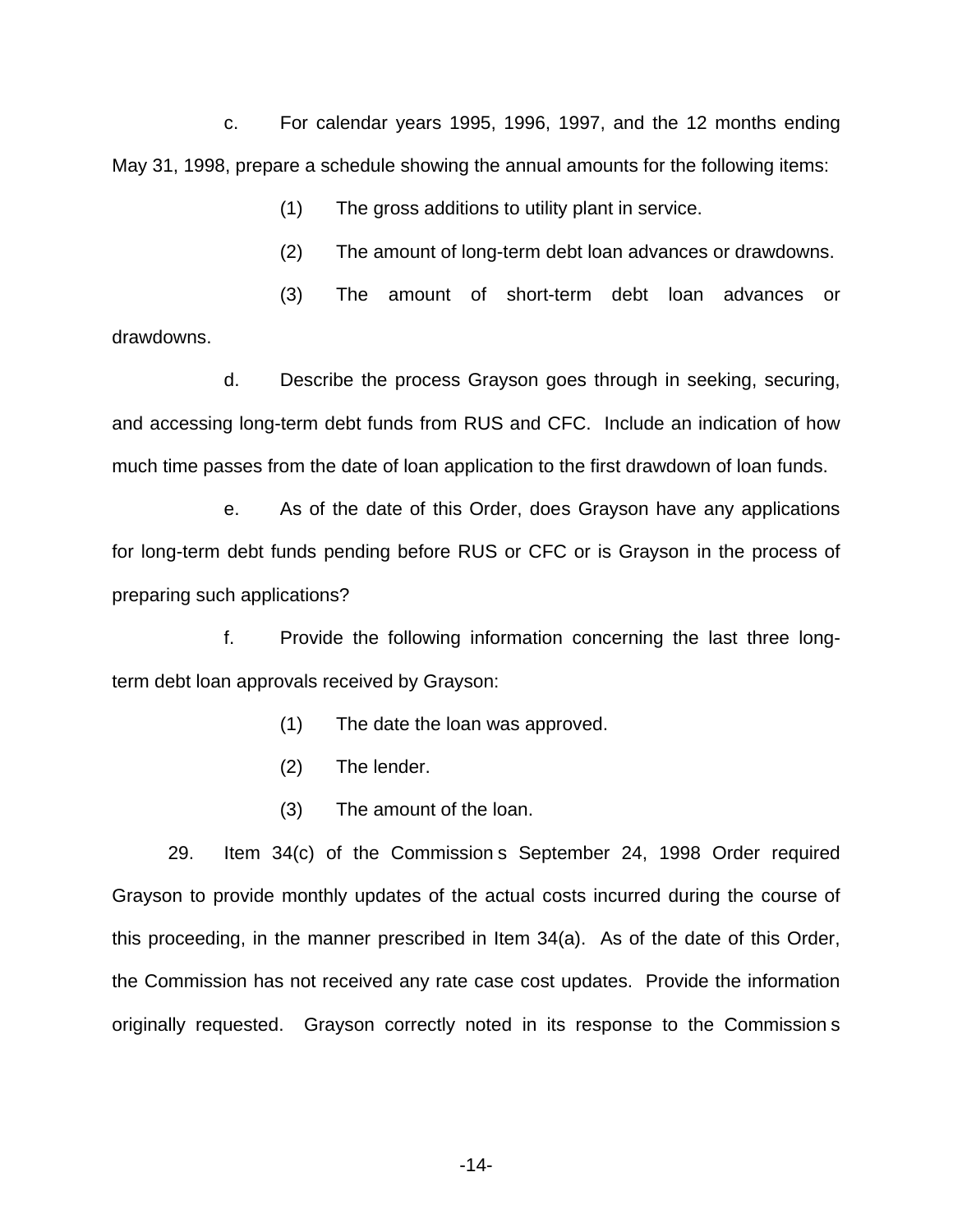January 12, 1999 Order, Item 38, that all actual costs are to be included in the monthly updates.

30. Refer to the response to the Attorney General s ( AG ) First Data Request dated January 12, 1999, Item 2.

a. Why were rate schedules 3, 6, 7, and 8 omitted from this response?

b. The responses to this item do not appear to match Exhibit J of the Application, pages 2 through 10 of 10. Provide a complete and detailed reconciliation between these two documents.

c. Provide the number of customers in all rate classes as of May 31, 1998.

31. Refer to Exhibit R of the Application, page 6 of 14, Schedule C Classification of Functionalized Costs. Grayson provided the results of the Minimum Investment Method, which was used to classify costs as either demand or consumer related. While the Minimum Mile and the Y-Intercept Methods are also shown on page 6 of 14, there is no analysis done for either of these two methods. However, in response to the AG s First Data Request dated January 12, 1999, Item 12(e), Grayson states that Neither the minimum size method nor the minimum intercept method provided for any of the expenses for services to be classified as demand related, which indicates that both of these analyses were performed.

a. If the Minimum Mile and the Y-Intercept Methods were performed, explain why the results were not included on page 6 of 14.

b. If the Minimum Mile and the Y-Intercept Methods were performed, provide the results from these methods.

-15-